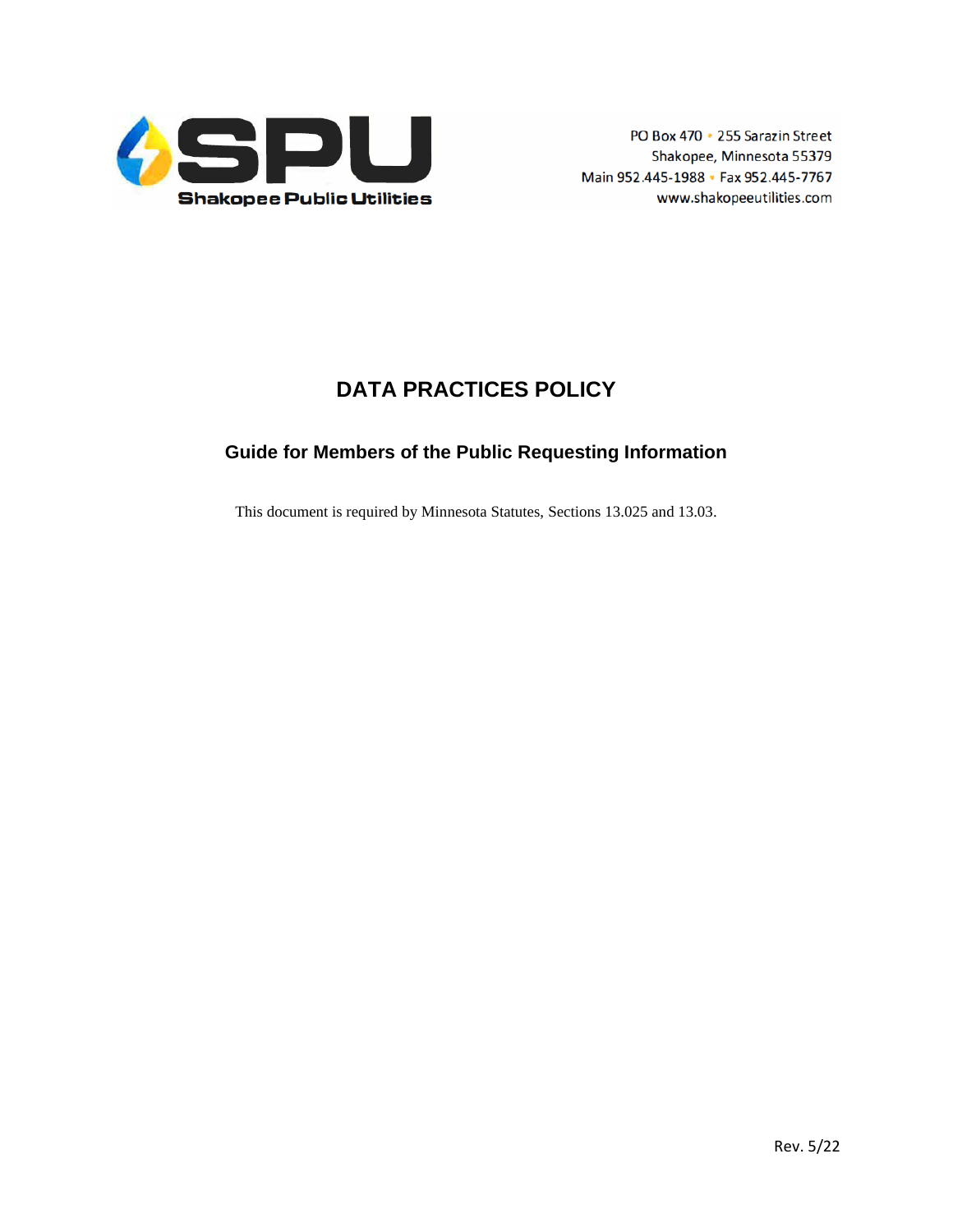## **Right to Access Public Data**

The Data Practices Act (Minnesota Statutes, Chapter 13) presumes that all government data are public unless a state or federal law specifically classifies them differently. Government data is a term that means all data collected, created, received, maintained, or disseminated by any government entity regardless of its physical form, storage media, or conditions of use.

The Data Practices Act also provides that Shakopee Public Utilities must keep all government data in a way that makes it easy for you, as a member of the public, to access public data. You have the right to look at (inspect), free of charge, all public data that we keep. You also have the right to get copies of public data. The Data Practices Act allows us to charge for copies. You have the right to look at public data, free of charge, before deciding to request copies.

### **How to Request Data**

To look at (inspect) data or request copies of data that Shakopee Public Utilities keeps, make a written request. Make your written request for data to the appropriate individual listed in the Data Practices Contacts document on page 4. You may make your written request for data by fax, mail, email, or in person, using the data request form on page 6.

If you choose not to use the data request form, your written request should:

- State that you, as a member of the public, are making a request for data under the Data Practices Act, Minnesota Statutes, Chapter 13;
- State whether you would like to look at the data, get copies of the data, or both; and
- Provide a clear description of the data you would like to inspect or have copied.

You are not required to identify yourself or explain the reason for your data request. However, depending on how you want us to process your request (if, for example, you want us to mail you copies of data, you need to provide us with an address or P.O. Box), we may need some information about you. Please keep in mind that if we do not understand your request and have no way to contact you, we cannot respond to your request.

### **How We Respond to a Data Request**

Upon receiving your request, we will review it.

- We may ask you to clarify what data you are requesting.
- If we do not have the data, we will notify you in writing as soon as reasonably possible.
- If we have the data, but we are not allowed to give it to you, we will notify you in writing as soon as reasonably possible and identify the law that prevents us from providing the data.
- If we have the data, and the data are public, we will respond to your request appropriately and promptly, within a reasonable amount of time by doing one of the following:
	- o Arrange a date, time, and place to inspect data at our offices, for free, if your request is to look at the data, or
	- o Provide you with copies of the data as soon as reasonably possible. You may choose to pick up your copies, or we will mail or email them to you. Information about copy charges is on page 5. We also will arrange for you to pre-pay for the copies. If you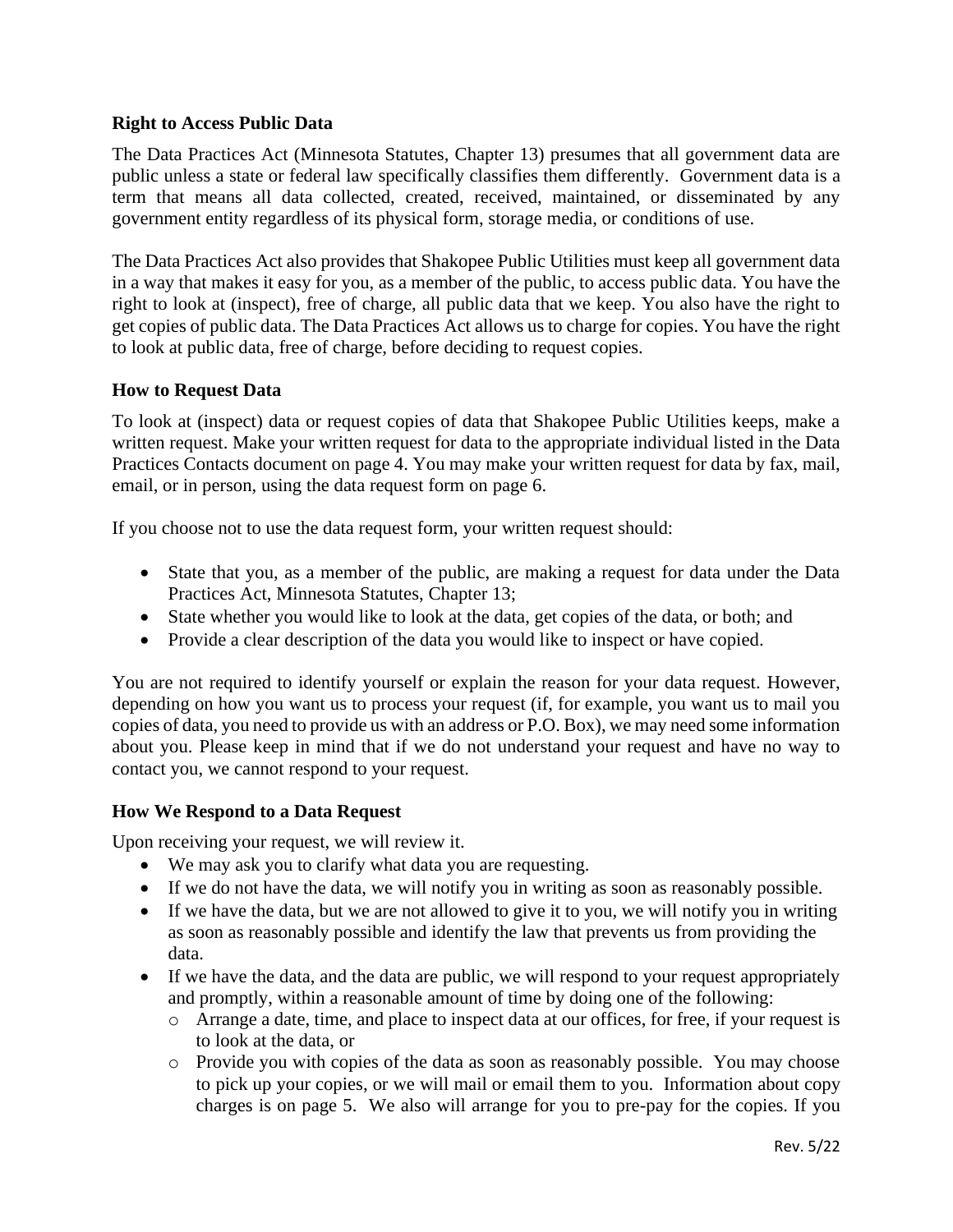want us to send you copies, you will need to provide us with an address or email address. We will provide electronic copies (such as email or CD-ROM) upon request, if we keep the data in that format and we can reasonably make a copy.

- Response time may be affected by the size and/or complexity of your request, and also by the number of requests you make in a given period of time.
- Following our response, if you do not make arrangements within 10 business days to inspect the data or pay for the copies, we will conclude that you no longer want the data and will consider your request closed.
- If you do not understand some of the data (technical terminology, abbreviations, or acronyms), please tell the person who provided the data to you. We will give you an explanation if you ask.

The Data Practices Act does not require us to create or collect new data in response to a data request, or to provide data in a specific form or arrangement if we do not keep the data in that form or arrangement. For example, if the data you request are on paper only, we are not required to create electronic documents to respond to your request. If we agree to create data in response to your request, we will work with you on the details of your request, including cost and response time. We are also not required to respond to questions that are not about your data requests, or requests for government data.

## **Requests for Summary Data**

Summary data are statistical records or reports that are prepared by removing identifying information about individuals from entirely private or confidential data. The preparation of summary data is not a means to gain access to private or confidential data. Shakopee Public Utilities will prepare summary data if you make your request in writing and pre-pay for the cost of creating the data. Upon receiving your written request (you may use the data request form on page 6) we will respond within ten business days with the data or details of when the data will be ready and how much we will charge you.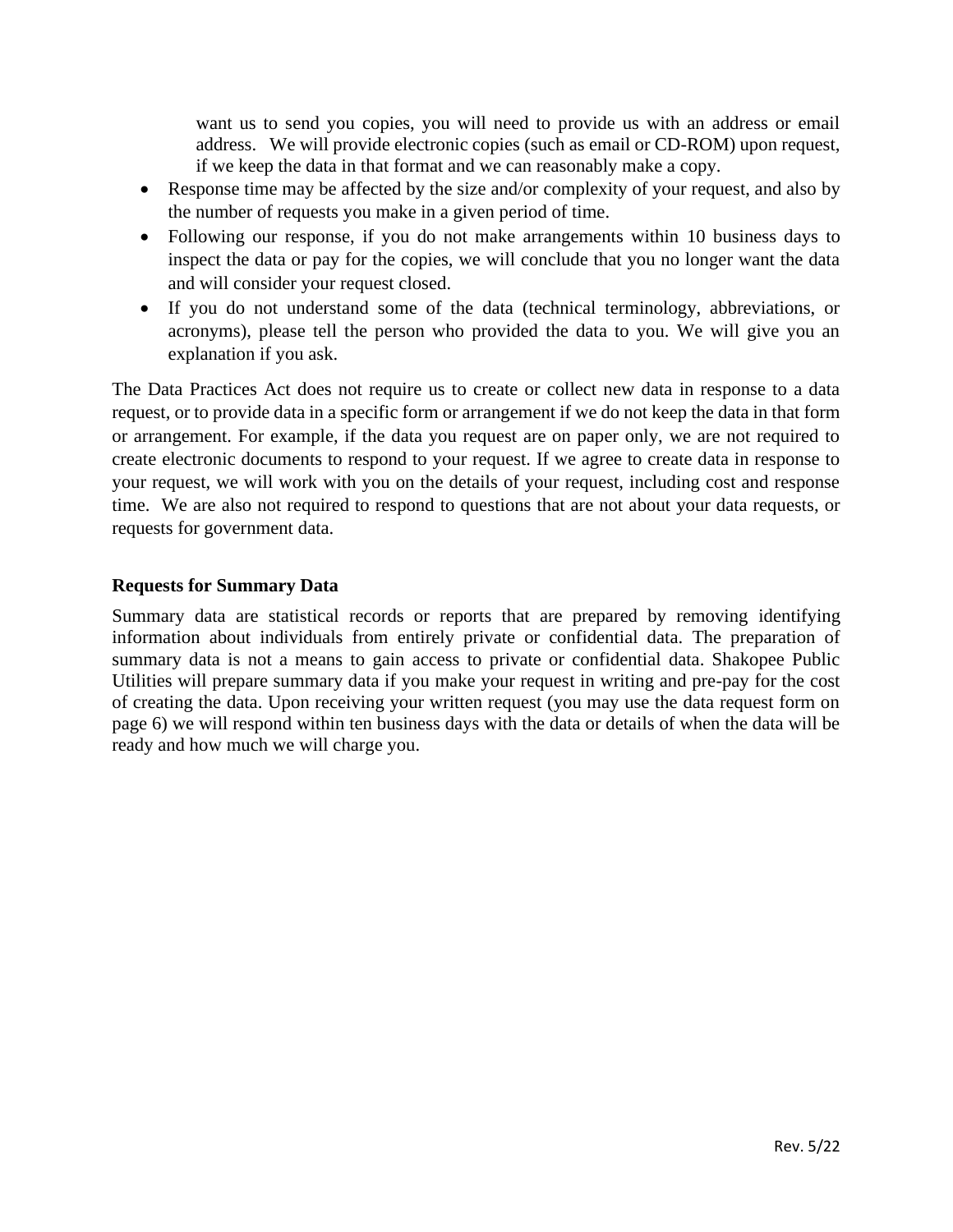#### **Data Practices Contacts**

#### **Responsible Authority**

Greg Drent General Manager 255 Sarazin Street Shakopee, MN 55379 952-445-1988 Phone 952-445-7767 Fax [gdrent@shakopeeutilities.com](mailto:gdrent@shakopeeutilities.com)

#### **Data Practices Compliance Official**

Kathi Mocol Commission President 255 Sarazin Street Shakopee, MN 55379 952-445-1988 Phone 952-445-7767 Fax [kmocol@shakopeeutilities.com](mailto:kmocol@shakopeeutilities.com)

#### **Data Practices Designees**

Electric Superintendent – Brad Carlson - [bcarlson@shakopeeutilities.com](mailto:bcarlson@shakopeeutilities.com)

Water Superintendent – Lon Schemel - [lschonel@shakopeeutilities.com](mailto:lschonel@shakopeeutilities.com)

Director of Planning and Engineering - Joe Adams - [jadams@shakopeeutilities.com](mailto:jadams@shakopeeutilities.com)

Director of Finance Administration – Kelley Willemssen – [kwillemssen@shakopeeutilities.com](mailto:kwillemssen@shakopeeutilities.com)

IT Supervisor – James Keltgen - [jkeltgen@shakopeeutilities.com](mailto:jkeltgen@shakopeeutilities.com)

Director of Key Accounts/Marketing/Special Project – Sharon Walsh [swalsh@shakopeeutiltities.com](mailto:swalsh@shakopeeutiltities.com)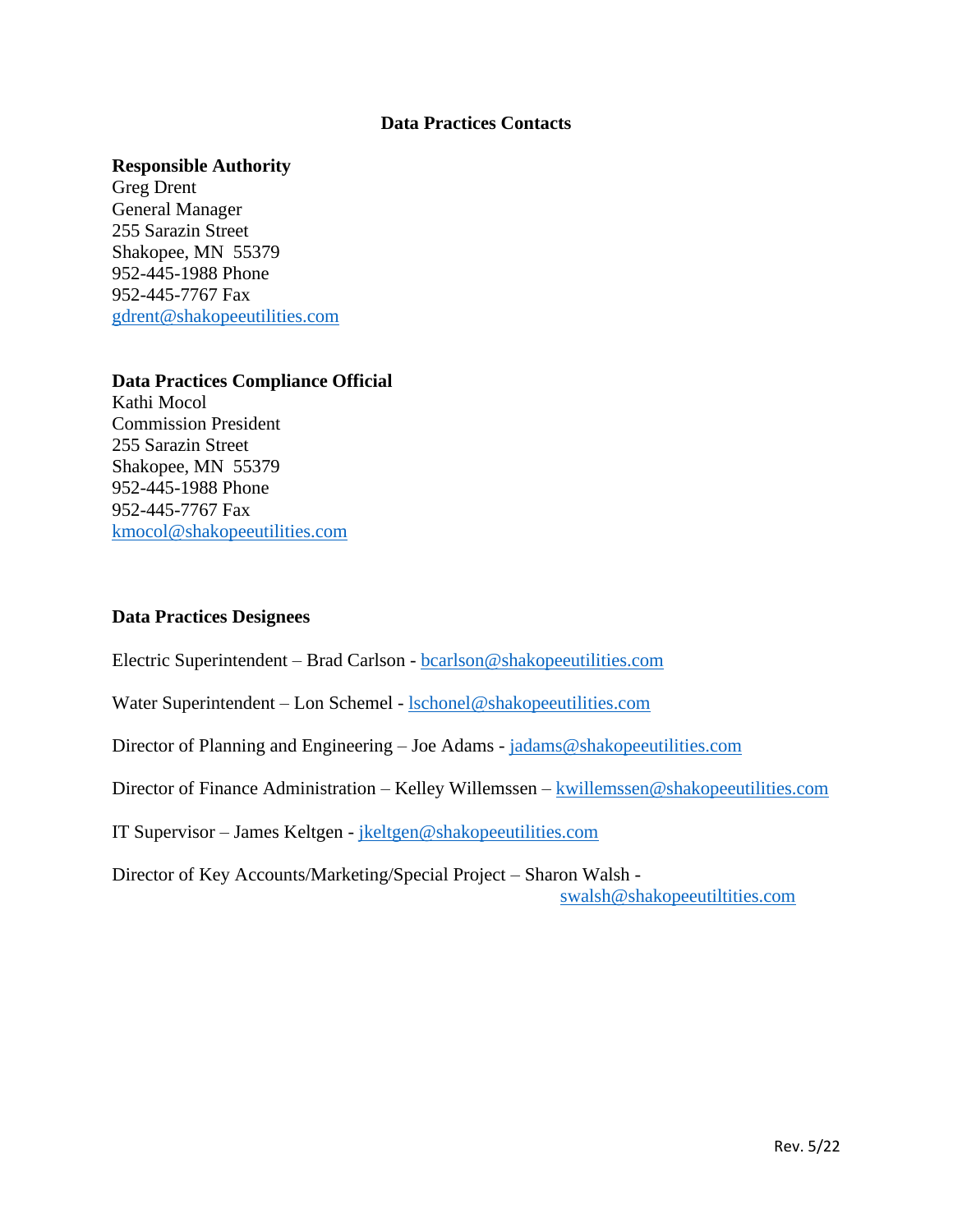### **Copy Costs – Members of the Public**

Minnesota Statutes, Section 13.03, subdivision 3(c) allows us to charge for copies. You must pay for the copies before we will give them to you.

#### **For 100 or Fewer Paper Copies - 25 Cents per Page**

100 or fewer pages of black and white, letter, or legal-size paper copies cost  $25¢$  for a one-sided copy, or  $50¢$  for a two-sided copy.

#### **Most Other Types of Copies - Actual Cost**

The charge for most other types of copies, when a charge is not set by statute or rule, is the actual cost of searching for and retrieving the data and making the copies, or electronically sending the data.

In determining the actual cost of making copies, we include employee time, the cost of the materials onto which we are copying the data (paper, CD, DVD, etc.), and mailing costs (if any). If your request is for copies of data that we cannot copy ourselves, such as photographs, we will charge you the actual cost we must pay an outside vendor for the copies.

The cost of employee time to search for data, retrieve data, and make copies is determined according to the applicable employee's hourly rate. If, based on your request, we find it necessary for a higher-paid employee to search for and retrieve the data, we will calculate search and retrieval charges at the higher salary/wage.

#### **Data Request Form – Public Data Minnesota Government Data Practices Act**

#### A. COMPLETED BY REQUESTER **Request date:**

**The public data I am requesting** (Describe the data you are requesting as specifically as possible. Use additional pages, if needed):

#### **I am requesting access to data in the following way:**

 $\Box$  Inspection

□ Copies

 $\Box$  Both inspection and copies

*Minn. Stat. § 13.03, subd. 3 authorizes us to charge fees to recover costs to provide copies of data, including costs associated with searching, compiling, copying, mailing, or otherwise transmitting data. Prepayment is required before receiving copies of data. We do not charge for inspection of data.*

#### **Contact information (optional)\*\***

Name: Phone number: Email address: Address:

#### **We will respond to your request as soon as reasonably possible.**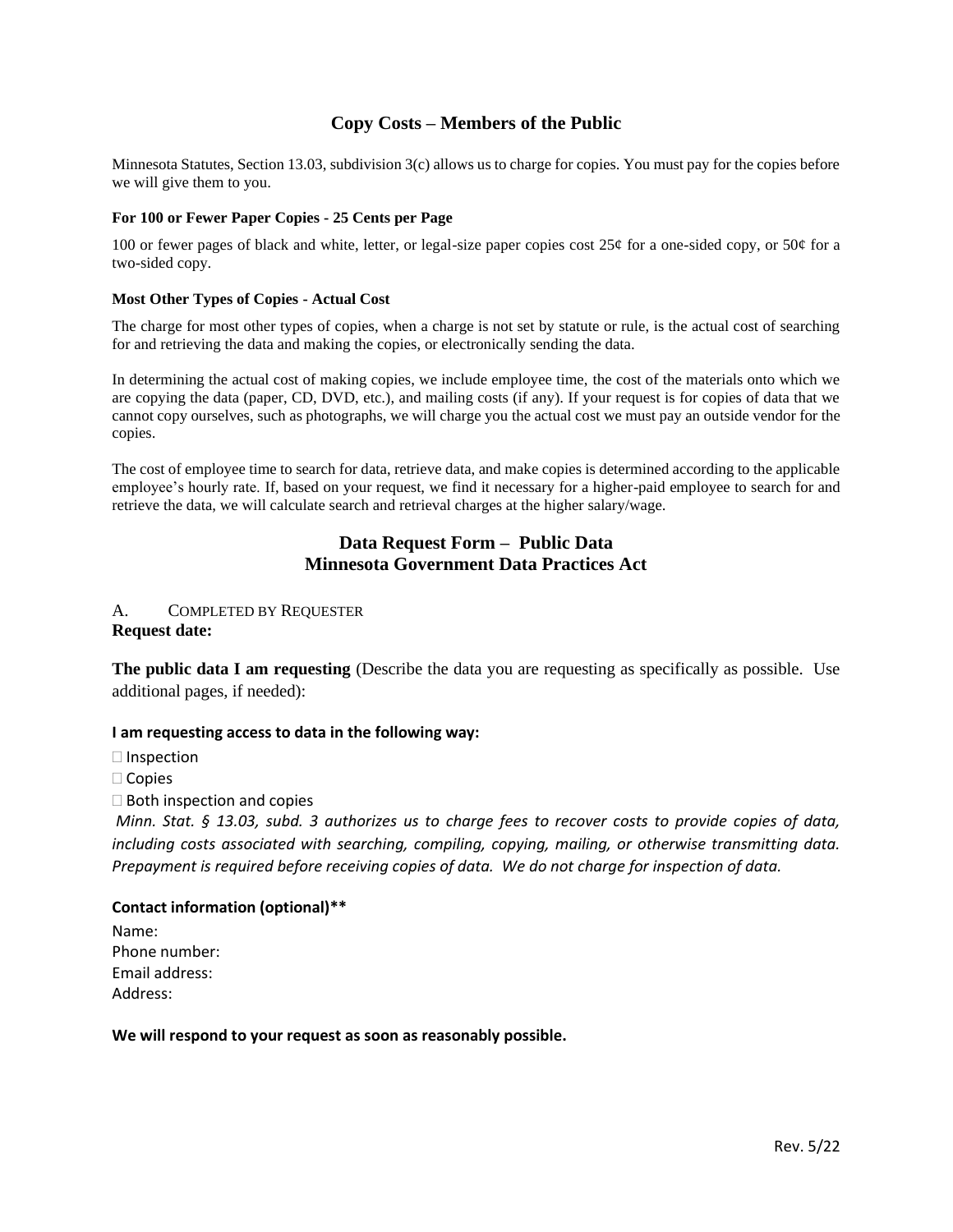\*\* You do not have to provide any contact information. However, if you want us to mail/email you copies of data, we will need some type of contact information. We also need contact information if we do not understand your request. We will not work on your request until we can clarify it with you.

#### **B. COMPLETED BY DEPARTMENT**

| <b>INFORMATION CLASSIFIED AS:</b>                                               | <b>ACTION:</b>                                           |
|---------------------------------------------------------------------------------|----------------------------------------------------------|
| $\Box$ Non-Public<br>Public<br>п                                                | $\Box$ Approved in Part (explain below)<br>Approved<br>⊔ |
| Private<br>$\Box$ Protected Non-Public                                          |                                                          |
| Confidential                                                                    | Denied (explain – include statute)<br>П                  |
| <b>REMARKS OR BASIS FOR DENIAL, INCLUDING STATE STATUTE:</b>                    |                                                          |
|                                                                                 |                                                          |
| <b>COPY CHARGES:</b>                                                            |                                                          |
| $\Box$ None                                                                     |                                                          |
| $=$ \$<br>$\Box$ Pages x 25¢ per page (per side)                                | $\Box$ Special Rate: (attach explanation)<br>$=$ \$      |
| $\Box$ Employee Time (only charge if over 100 pg)<br>$(15 \text{ min minimum})$ | Total Charges: \$                                        |
| <b>AUTHORIZED SIGNATURE:</b>                                                    | DATE:                                                    |
|                                                                                 |                                                          |
|                                                                                 |                                                          |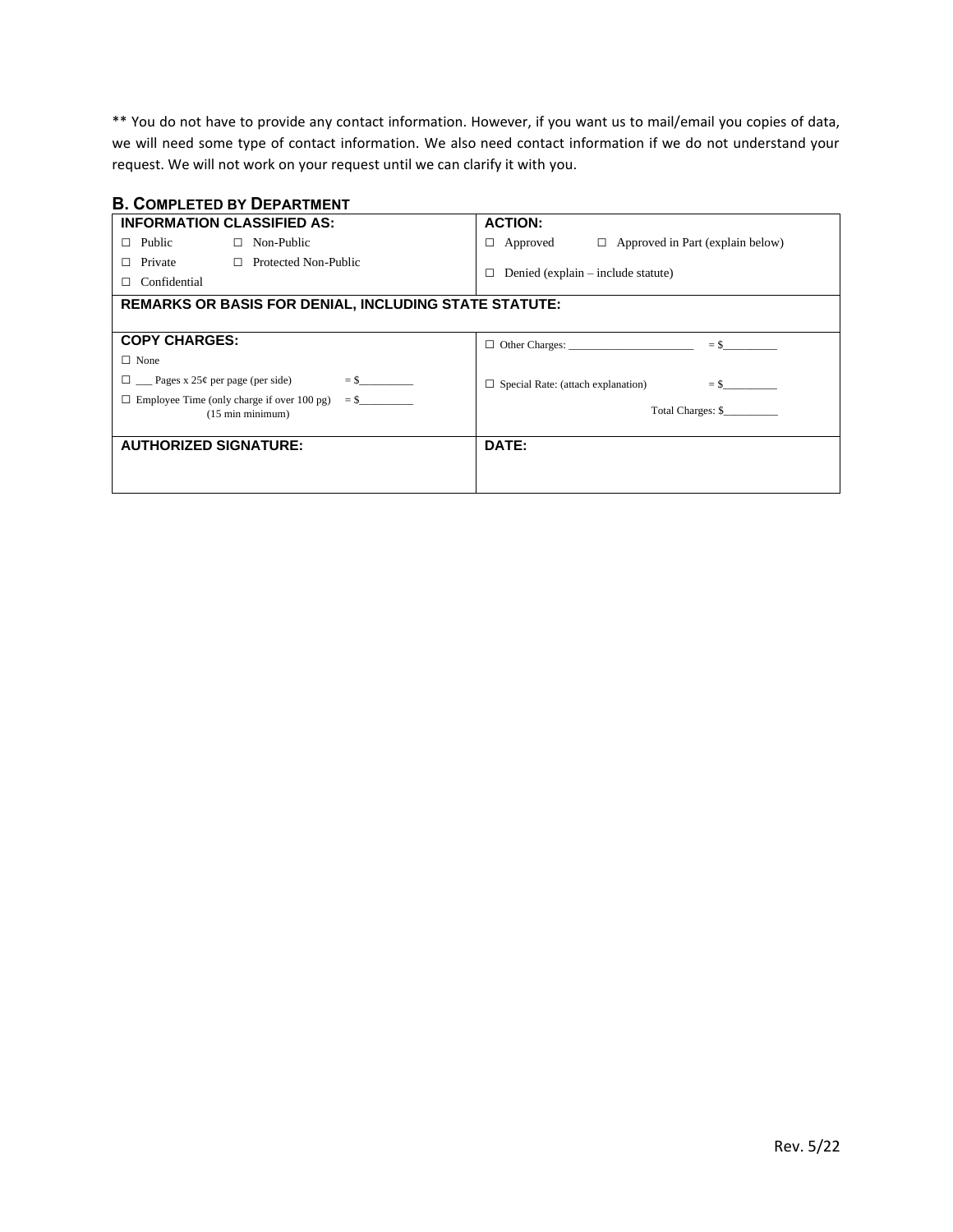

# **DATA PRACTICES POLICY**

## **Guide for Requests for Data About You and Your Rights as a Data Subject**

Minnesota Statutes, Sections 13.025 and 13.03 require this policy.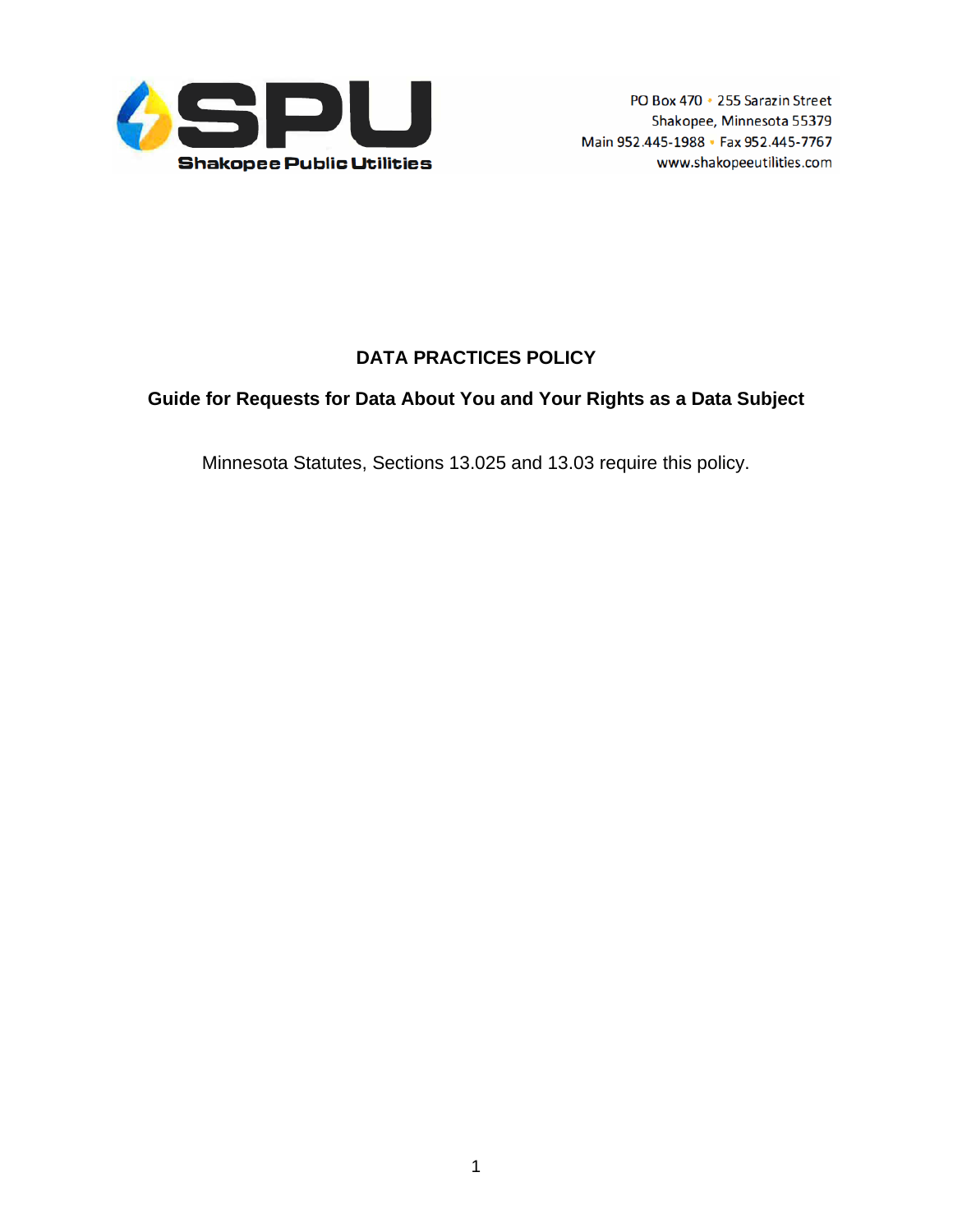## **Data about You**

Under the Data Practices Act (Minnesota Statutes, Chapter 13), "government data" means all data collected, created, received, maintained, or disseminated by any government entity regardless of its physical form, storage media, or conditions of use. When you can be identified in government data, you are the "data subject" of that data. The Data Practices Act gives you, as a data subject, certain rights. This policy explains your rights as a data subject, and tells you how to request data about you, your minor child, or someone for whom you are the legal guardian.

## **Classification of Data about You**

Shakopee Public Utilities can collect and keep data about you only when we have a legal purpose to have the data. We must also keep all government data in a way that makes it easy for you to access data about you. The Data Practices Act presumes that all government data are public unless a state or federal law specifically classifies them differently. Data about you are classified by state law as public, private, or confidential. See below for some examples.

Public data: We must give public data to anyone who asks. It does not matter who is asking for the data or why. The following is an example of public data: *If you are an employee of a government entity, the fact that you work for the entity, your job title, and terms and conditions of employment relationship is public.* 

Private data: We cannot give private data to the general public. We can share your private data with you, with someone who has your permission, with government entity staff whose job requires or permits them to see the data, and with others as permitted by law or court order. The following are examples of private data about you that we might have: *Social security numbers are private data. Data on customers of a municipal electric utility, such as consumption data, are private data.* 

Confidential data: Confidential data have the most protection. Neither the public nor you may access confidential data - even when the confidential data are about you. We can share confidential data about you with government entity staff who have a work assignment to see the data, and to others as permitted by law or court order. The following is an example of confidential data about you: *If you register a complaint with a government entity concerning violations of state laws or local ordinances concerning the use of real property, your identity is confidential.*

### **Classifying Data Not About Individuals**

Nonpublic Data and Protected Nonpublic Data: As to data that does not pertain to individuals, the statutes refer to nonpublic data and protected nonpublic data. Nonpublic data is defined as data not on individuals made by statute or federal law applicable to the data: (a) not accessible to the public; and (b) accessible to the subject, if any, of the data. Protected nonpublic data is defined as data not on individuals made by statute or federal law applicable to the data (a) not public and (b) not accessible to the subject of the data.

### **Your Rights under the Data Practices Act**

As a data subject, you have the following rights:

### Access to Your Data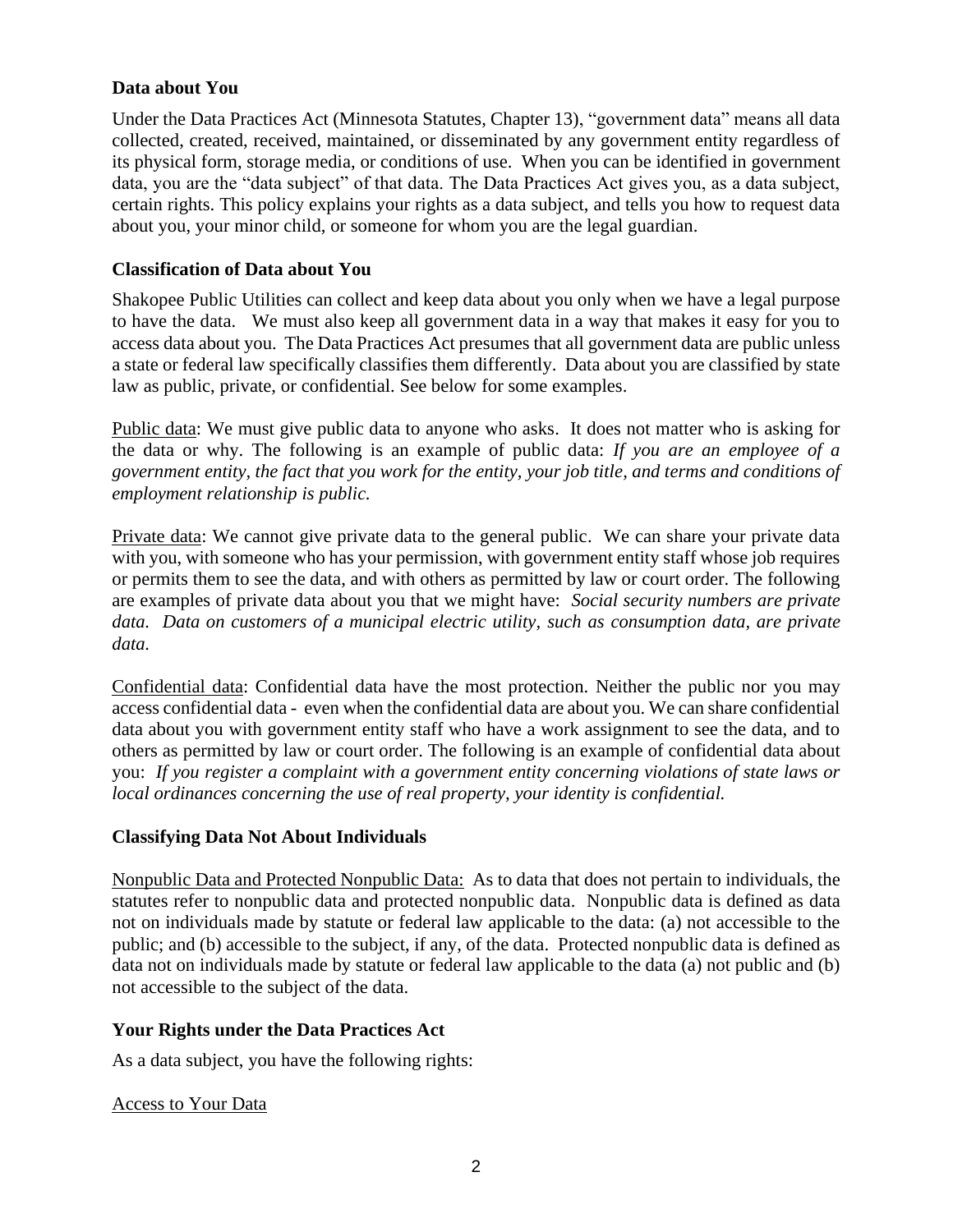You have the right to look at (inspect), free of charge, public and private data that we keep about you. You also have the right to get copies of public and private data about you. The Data Practices Act allows us to charge for copies. You have the right to look at data, free of charge, before deciding to request copies. Also, if you ask, we will tell you whether we keep data about you and whether the data are public, private, or confidential.

As a parent, you have the right to look at and get copies of public and private data about your minor children (under the age of 18). As a legally appointed guardian, you have the right to look at and get copies of public and private data about an individual for whom you are appointed guardian.

Minors have the right to ask us not to give data about them to their parent or guardian. If you are a minor, we will tell you that you have this right. We will ask you to put your request in writing and to include the reasons that we should deny your parents access to the data. We will make the final decision about your request based on your best interests.

## When We Collect Data from You

When we ask you to provide data about yourself that are not public, we must give you a notice called a Tennessen warning. The notice controls what we do with the data that we collect from you. Usually, we can use and release the data only in the ways described in the notice.

We will ask for your written permission if we need to use or release private data about you in a different way, or if you ask us to release the data to another person. This permission is called informed consent. If you want us to release data to another person, we must use the consent form that we provide.

### Protecting Your Data

The Data Practices Act requires us to protect your data. We have established appropriate safeguards to ensure that your data are safe. In the unfortunate event that we determine a security breach has occurred and an unauthorized person has gained access to your data, we will notify you as required by law.

### When your Data are Inaccurate and/or Incomplete

You have the right to challenge the accuracy and/or completeness of public and private data about you. You also have the right to appeal our decision. If you are a minor, your parent or guardian has the right to challenge data about you.

## **How to Make a Request for Your Data**

To look at data, or request copies of data that Shakopee Public Utilities keeps about you, your minor children, or an individual for whom you have been appointed legal guardian, make a written request. Make your request for data to the appropriate Designee listed in the Data Practices Contacts document on page 5. You may make your written request by mail, fax, or email, using the data request form on page 8. We recommend using this form.

If you do not choose to use the data request form, your request should:

• State that you are making a request as a data subject, for data about you (or your child, or person for whom you are the legal guardian), under the Government Data Practices Act (Minnesota Statutes, Chapter 13).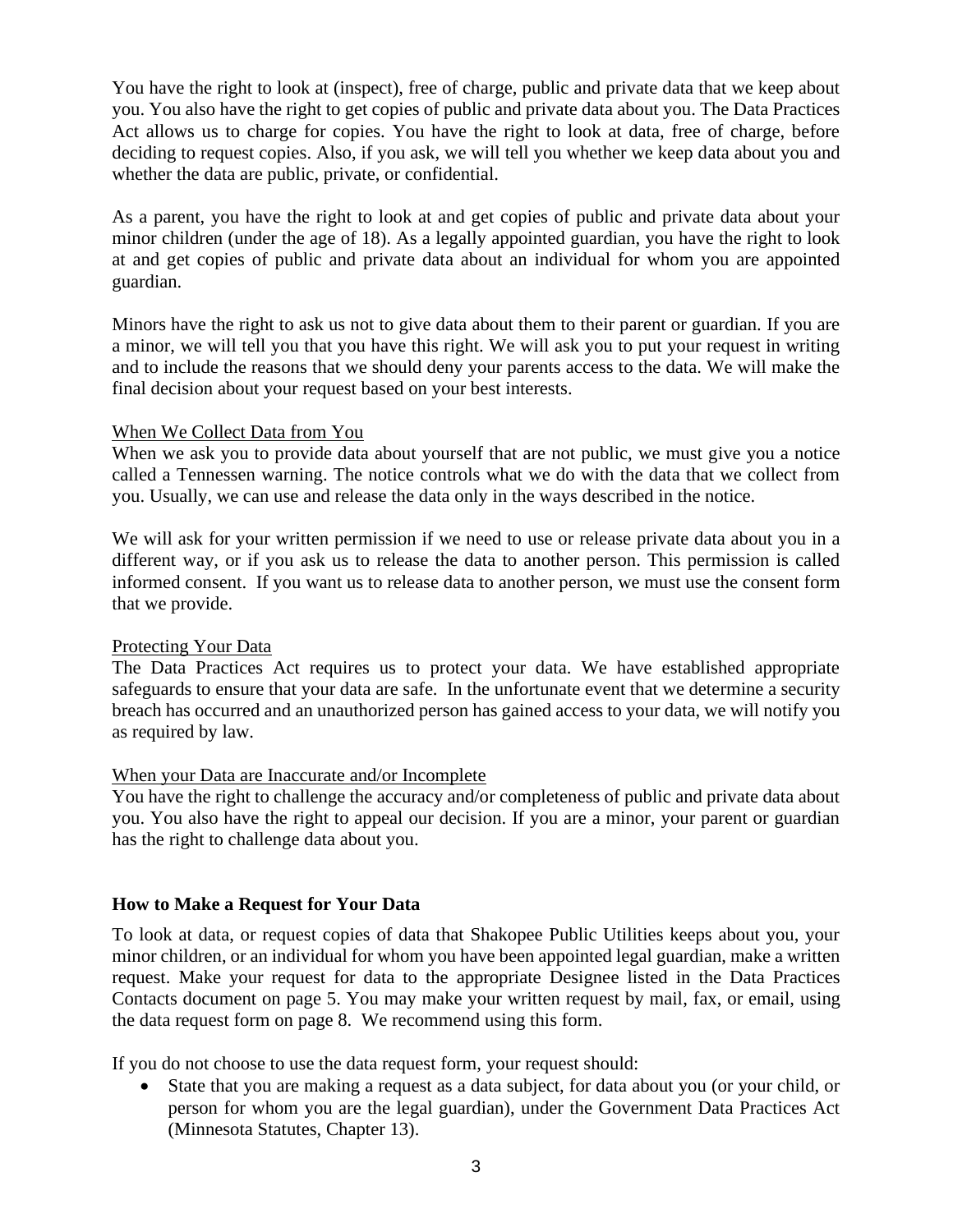- Include whether you would like to inspect the data, have copies of the data, or both.
- Provide a clear description of the data you would like to inspect or have copied.
- Provide proof that you are the data subject or data subject's parent/legal guardian.

Shakopee Public Utilities requires proof of your identity before we can respond to your request for data. If you are requesting data about your minor child, you must show proof that you are the minor's parent. If you are a legal guardian, you must show legal documentation of your guardianship. Please see the Standards for Verifying Identity on page 7. If you do not provide proof that you are the data subject (or authorized to receive the data), we cannot respond to your request.

## **How We Respond to a Data Request**

Upon receiving your request, we will review it.

- We may ask you to clarify what data you are requesting.
- We will ask you to confirm your identity as the data subject or as a person authorized to receive the data.
- If we have the data, but the data are confidential or not public data about someone else, we will notify you within 10 business days and identify the law that prevents us from providing the data.
- If we have the data, and the data are public or private data about you, we will respond to your request within 10 business days by doing one of the following:
	- o Arrange a date, time, and place to inspect data in our offices, for free, or
	- o Provide you with a copy of the data within 10 business days. Information about copying costs is on page 5. We also will arrange for you to prepay for the copies. You may choose to pick up your copies, or we will mail or fax them to you. We will provide electronic copies (such as email or CD-ROM) upon request if we keep the data in electronic format.
- Following our response, if you do not make arrangements within 10 business days to inspect the data or pay for the copies, we will conclude that you no longer want the data and will consider your request closed.
- After we have provided you with your requested data, we do not have to show you the same data again for 6 months unless there is a dispute about the data or we collect or create new data about you.

If you do not understand some of the data (technical terminology, abbreviations, or acronyms), please let us know. We will give you an explanation if you ask.

The Data Practices Act does not require us to create or collect new data in response to a data request, or to provide data in a specific form or arrangement if we do not keep the data in that form or arrangement. For example, if the data you request are on paper only, we are not required to create electronic documents to respond to your request. If we agree to create data in response to your request, we will work with you on the details of your request, including cost and response time. In addition, we are not required to respond to questions that are not about your data requests, or that are not requests for government data.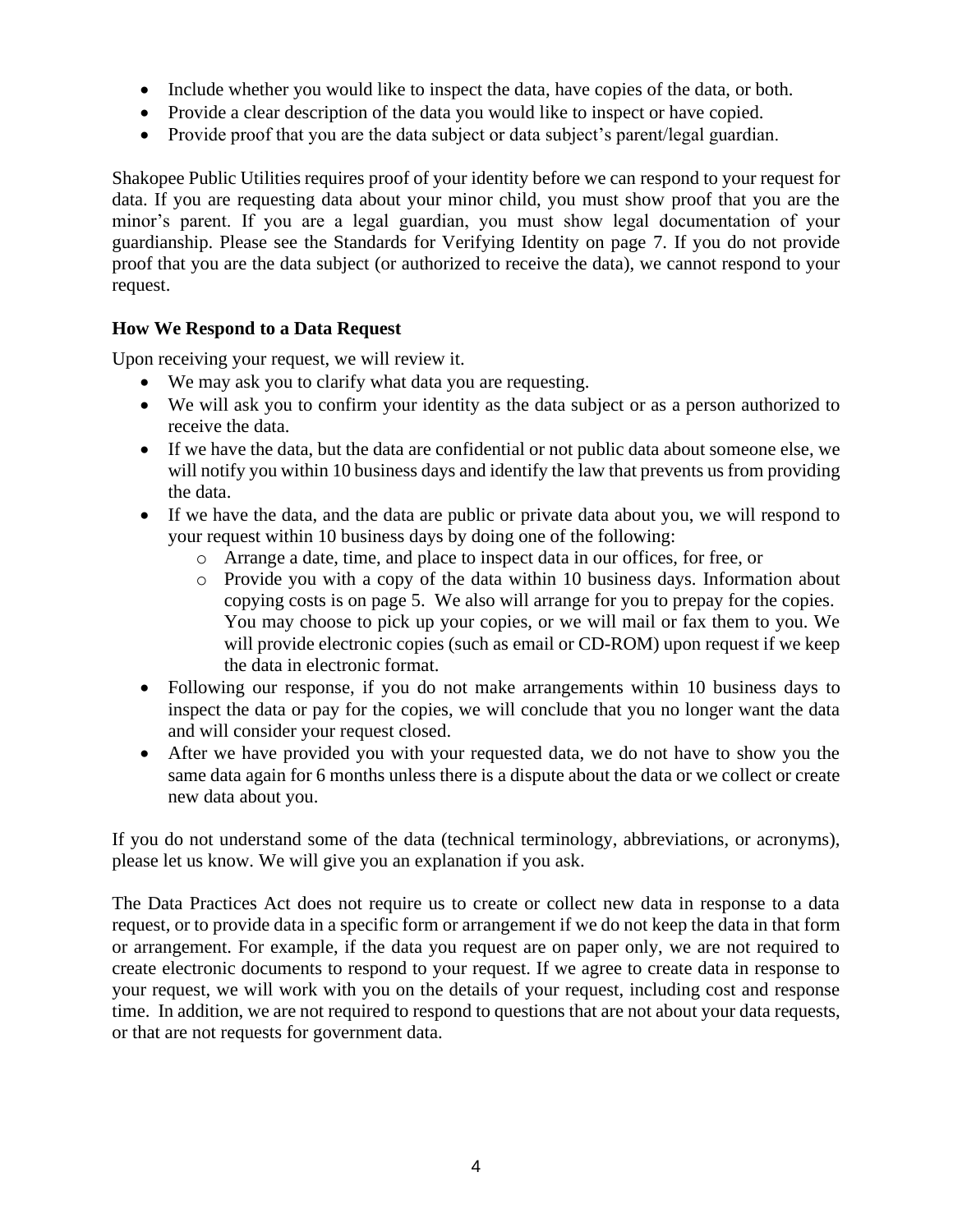#### **Data Practices Contacts**

#### **Responsible Authority**

Greg Drent General Manager 255 Sarazin Street Shakopee, MN 55379 952-445-1988 Phone 952-445-7767 Fax [gdrent@shakopeeutilities.com](mailto:gdrent@shakopeeutilities.com)

### **Data Practices Compliance Official**

Kathi Mocol Commission President 255 Sarazin Street Shakopee, MN 55379 952-445-1988 Phone 952-445-7767 Fax [kmocol@shakopeeutilities.com](mailto:kmocol@shakopeeutilities.com)

## **Data Practices Designees**

Electric Superintendent – Brad Carlson - [bcarlson@shakopeeutilities.com](mailto:bcarlson@shakopeeutilities.com)

Water Superintendent – Lon Schemel - [lschonel@shakopeeutilities.com](mailto:lschonel@shakopeeutilities.com)

Director of Planning and Engineering – Joe Adams - [jadams@shakopeeutilities.com](mailto:jadams@shakopeeutilities.com)

Director of Finance Administration – Kelley Willemssen – [kwillemssen@shakopeeutilities.com](mailto:kwillemssen@shakopeeutilities.com)

IT Supervisor – James Keltgen - [jkeltgen@shakopeeutilities.com](mailto:jkeltgen@shakopeeutilities.com)

Director of Key Accounts/Marketing/Special Project – Sharon Walsh -

[swalsh@shakopeeutiltities.com](mailto:swalsh@shakopeeutiltities.com)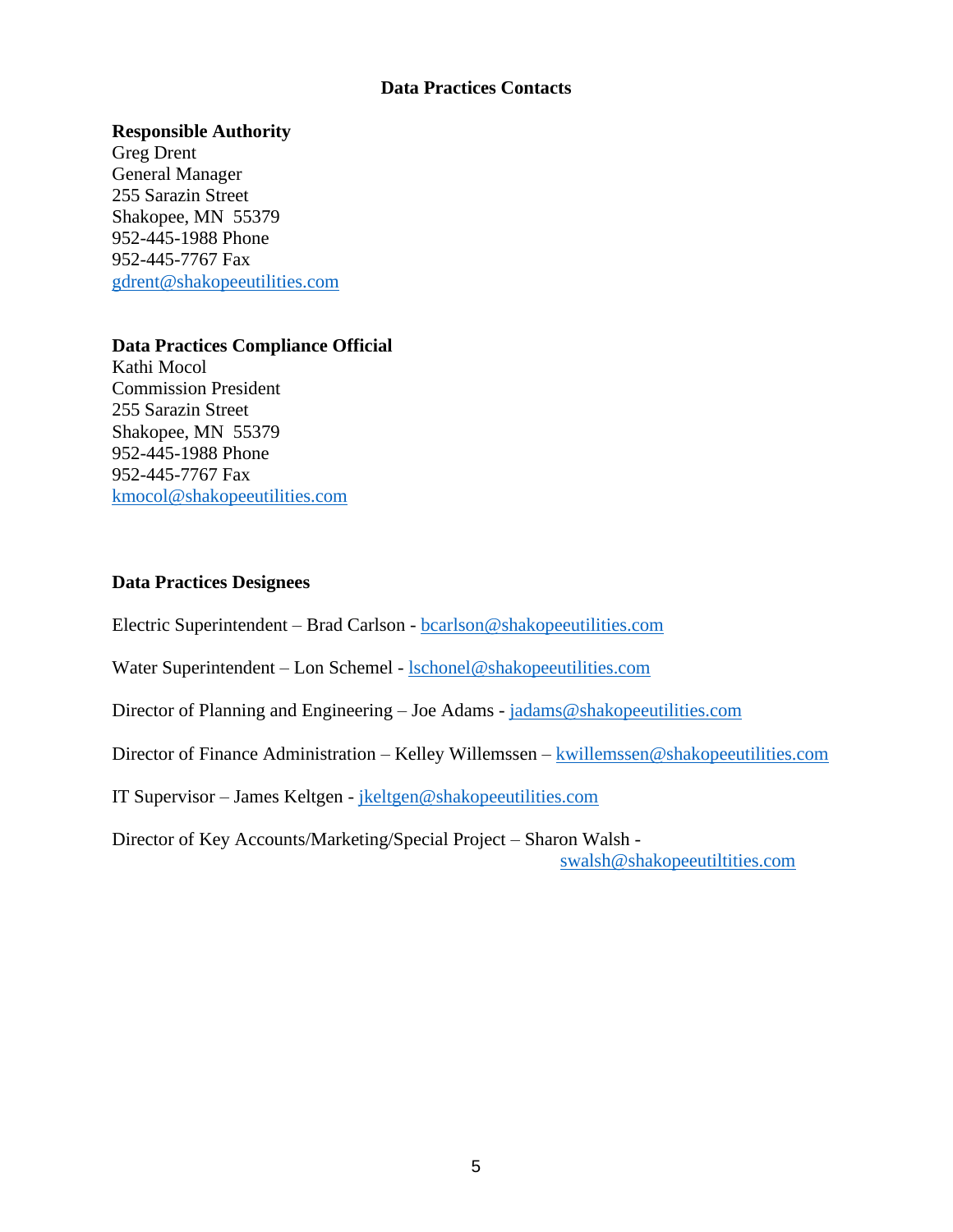## **Copy Costs – Data Subjects**

Shakopee Public Utilities charges data subjects for copies of government data. These charges are authorized under Minnesota Statutes, Section 13.04, subdivision 3. You must pay for the copies before we will give them to you.

#### **Actual Cost of Making the Copies**

We will charge the actual cost of making copies for data about you. In determining the actual cost, we include the employee time to create and send the copies, the cost of the materials onto which we are copying the data (paper, CD, DVD, etc.), and mailing costs such as postage (if any).

If your request is for copies of data that we cannot copy ourselves, such as photographs, we will charge you the actual cost we must pay an outside vendor for the copies.

The cost of employee time to make copies is determined according to the applicable employee's hourly rate.

## **Data Request Form – Data Subject**

#### **Request date:**

#### **Contact information:**

Data Subject Name:

Parent/Guardian Name (if applicable):

Phone number: The example of the email address:

*To request data as a data subject, you must verify your identity. See reverse for acceptable forms of identification.*

**The data I am requesting** (Describe the data you are requesting as specifically as possible):

#### **I am requesting access to data in the following way:**

- $\Box$  Inspection
- □ Copies
- $\square$  Both inspection and copies

*Minn. Stat. § 13.04, subd. 3 authorizes us to charge fees to recover costs to provide copies of data, including costs associated with copying, mailing, or otherwise transmitting data. Prepayment is required before receiving copies of data. We do not charge for inspection of data.*

#### **We will respond to your request within 10 business days.**

# **To Be Completed By Staff Member Responding to Data Request:**

Identity Confirmed:

| <b>INFORMATION CLASSIFIED AS:</b>                                               | <b>ACTION:</b>                                           |
|---------------------------------------------------------------------------------|----------------------------------------------------------|
| Non-Public<br>Public<br>П.<br>П.                                                | $\Box$ Approved in Part (explain below)<br>Approved<br>□ |
| Private<br>Protected Non-Public<br>П.                                           |                                                          |
| Confidential                                                                    | Denied (explain $-$ include statute)<br>П                |
| <b>REMARKS OR BASIS FOR DENIAL, INCLUDING STATE STATUTE:</b>                    |                                                          |
|                                                                                 |                                                          |
| <b>COPY CHARGES:</b>                                                            |                                                          |
| $\sqcap$ None                                                                   |                                                          |
| $\Box$ Pages x 25¢ per page (per side)                                          | $=$ \$                                                   |
| $\Box$ Employee Time (to create and send the copies) (15 min minimum)<br>$=$ \$ |                                                          |
| $\Box$ Other Charges (mailing, paper, CD, DVD)                                  | $=$ \$                                                   |
| $\Box$ Special Rate: (attach explanation)                                       | $=$ \$                                                   |
|                                                                                 | Total Charges: \$                                        |

Staff Name: Date: